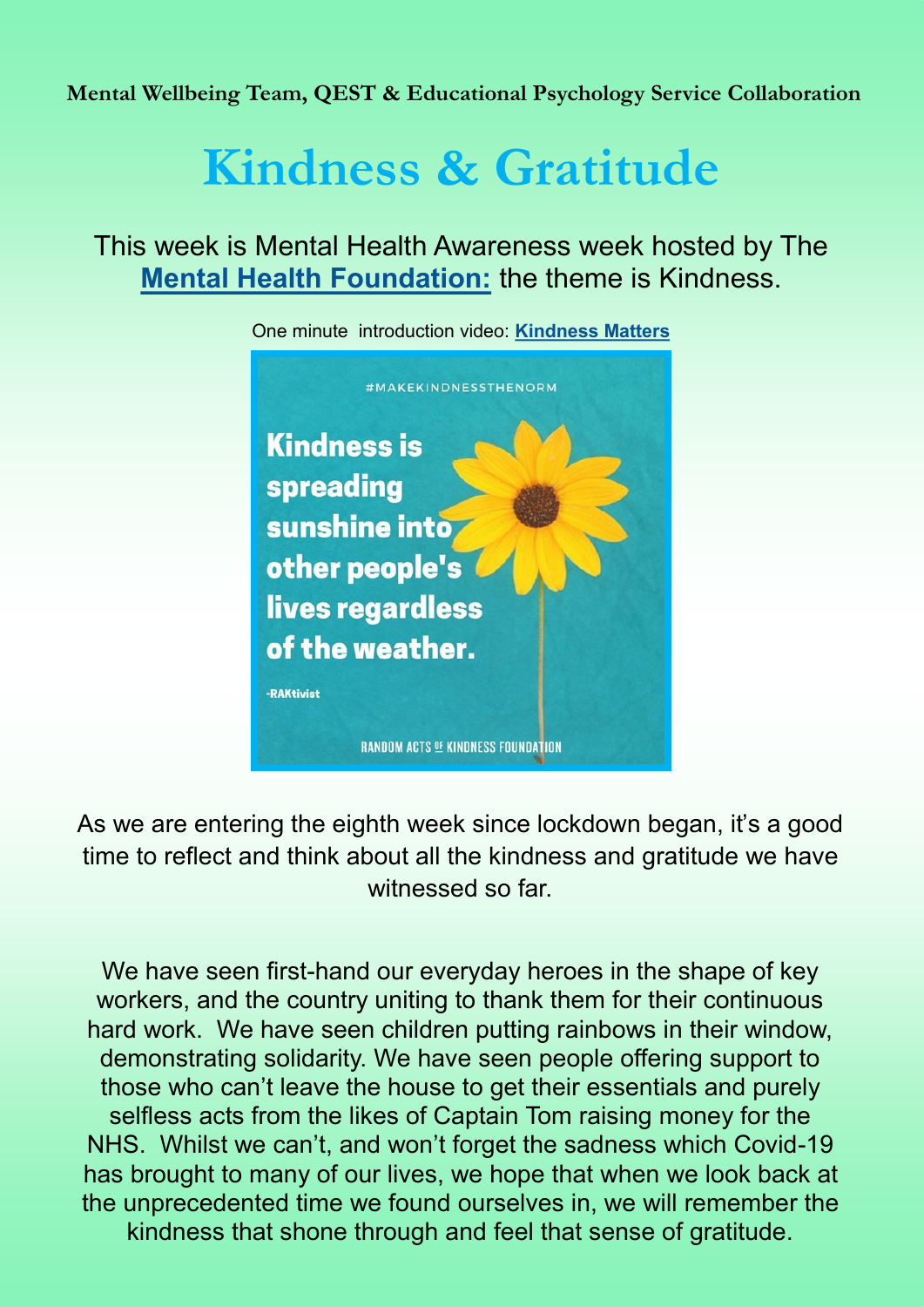## **Random Acts of Kindness during Covid-19**

Right now, there are many things which we can't control. However, one thing we can control is the kindness we show to other people.

Whilst random acts of kindness have always played a pivotal part in expressing gratitude and forming relationships, they're now more important than ever. Whilst it was much easier to show random acts of kindness without social distancing restrictions in place, there are still so many innovative ways we can demonstrate kindness and gratitude.

Below are some ideas from the Mental Health Foundation – why don't you try some and see how you feel? Remember, kindness is a powerful tool, so use it!

Call a friend or family member that you haven't spoken to for a while

Tell a family member how much you love and appreciate them (you could take the time to write this in a letter!)

Arrange to have a cup of tea and a virtual catch up with someone that you know

Tell someone you know that you are proud of them and why you are.

Send a motivational text to someone that is struggling

Send an inspirational quote to someone

Lend your ear – call a colleague and ask how they're finding the change in routine.



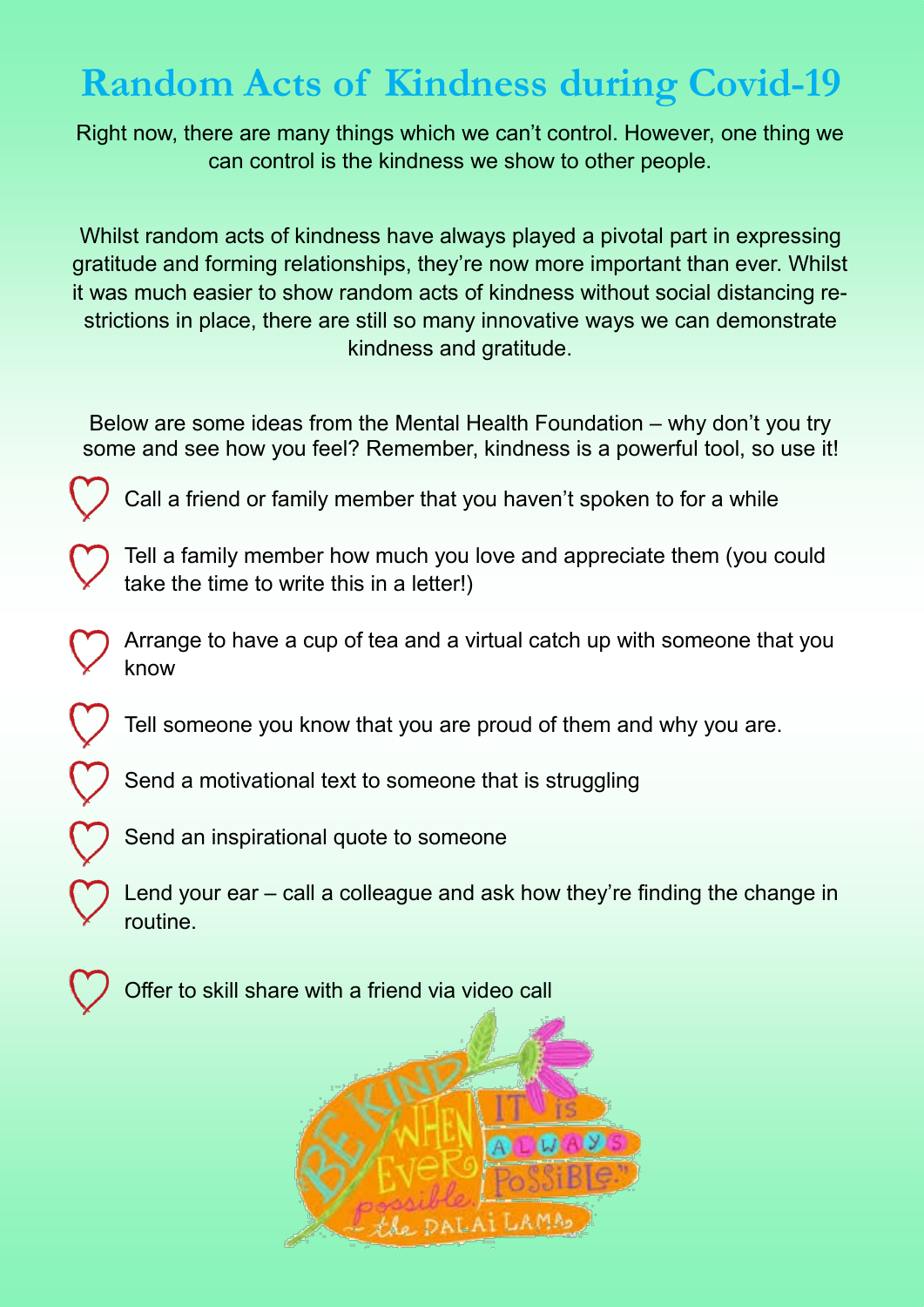### **Random Acts of Kindness during Covid-19**

There are also some great resources on the **[Random Acts of Kindness website:](https://www.randomactsofkindness.org/)**



Take a look and do something that suits you and your interests.

Whilst it's great to show kindness to others, it has an added benefit that it improves our own emotional wellbeing and helps to reduce stress: something that is much needed during these challenging times.

BBC Bitesize has designed a kindness challenge for the week. Giving children a few ides will help them try out acts of kindness and see how it makes both themselves and the recipient feel.

| <b>Mental Health Awareness Week</b>                                           |                                                                                     |                                                                                                      |                                                                                 |
|-------------------------------------------------------------------------------|-------------------------------------------------------------------------------------|------------------------------------------------------------------------------------------------------|---------------------------------------------------------------------------------|
| <b>The</b><br><b>7 Day</b><br><b>KINDNESS</b><br><b>Challenge!</b>            | <b>Monday</b><br><b>Make a</b><br>cup of tea<br>for<br>someone<br>in your<br>family | <b>Tuesday</b><br><b>Send</b><br>someone<br>you haven't<br>seen in ages<br>a letter or<br>a postcard | <b>Wednesday</b><br><b>Donate</b><br>food or<br>clothes to<br>people<br>in need |
| <b>Thursday</b>                                                               | <b>Friday</b>                                                                       | <b>Saturday</b>                                                                                      | <b>Sunday</b>                                                                   |
| <b>Bake a cake</b><br>or some<br><b>biscuits to</b><br>cheer<br>someone<br>up | <b>Ask your</b><br>parents for<br>a chore that<br>would<br>really help<br>them out  | <b>Video call</b><br>someone<br>you know<br>is feeling a<br>bit lonely                               | <b>Be kind to</b><br>yourself<br>and spend<br>some time<br>on YOU!              |

Even very young children can learn about kindness with this **[CBeebies Podcast](https://www.bbc.co.uk/cbeebies/radio/whats-the-big-idea-kindness)** where Lily and Felix explain all the different ways to be kind.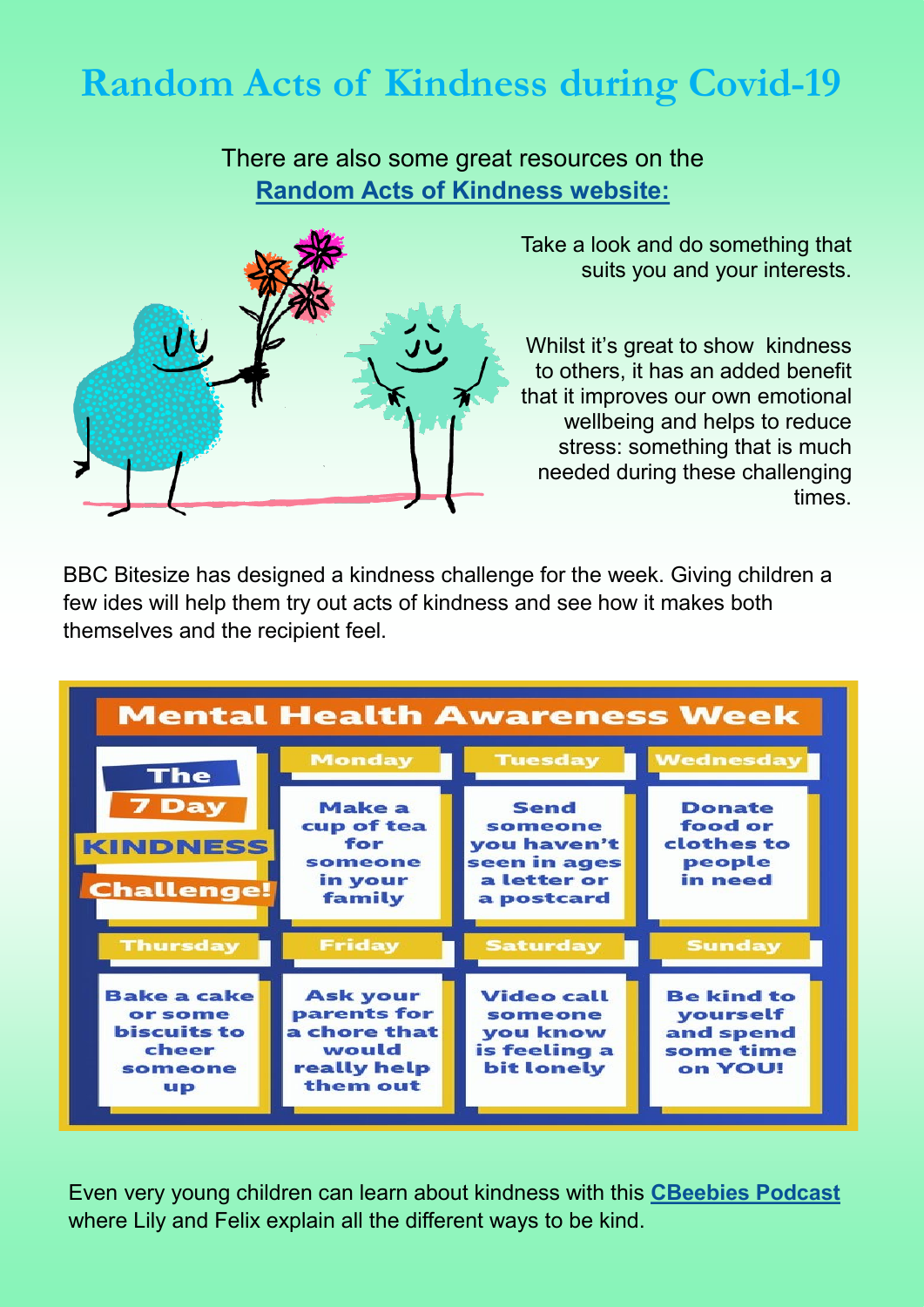#### **Gratitude: Then, Now & Going Forwards**

"It's not the joy that makes us grateful: it's gratitude that makes us joyful!"

Being grateful is the key to happiness in life. Whilst we are experiencing challenging and difficult times, it is easy to forget all the amazing things that we are appreciative for. When we talk about 'Gratitude', this doesn't mean that we must see the greatness in everything – with some things, it's particularly difficult to see any greatness at all. However, gratitude is about being aware of the positives in life, even when they are small, acknowledging them and appreciating them.

Being grateful will move us away from looking through a lens which focusses on what we are lacking to a lens which looks at what we have. Due to the current restorations, it is likely that many of us will be looking towards what we are missing in our lives,: such as a hug from a loved one, the choice to nip over to a friends for a cuppa or even the buzz of the staffroom and the jokes from our pupils. It's completely understandable that we are missing these things and it's a normal response to do so. However, focussing on what we are missing can negatively impact on our emotional wellbeing so it's important that we take some time each day to look at what we do have.

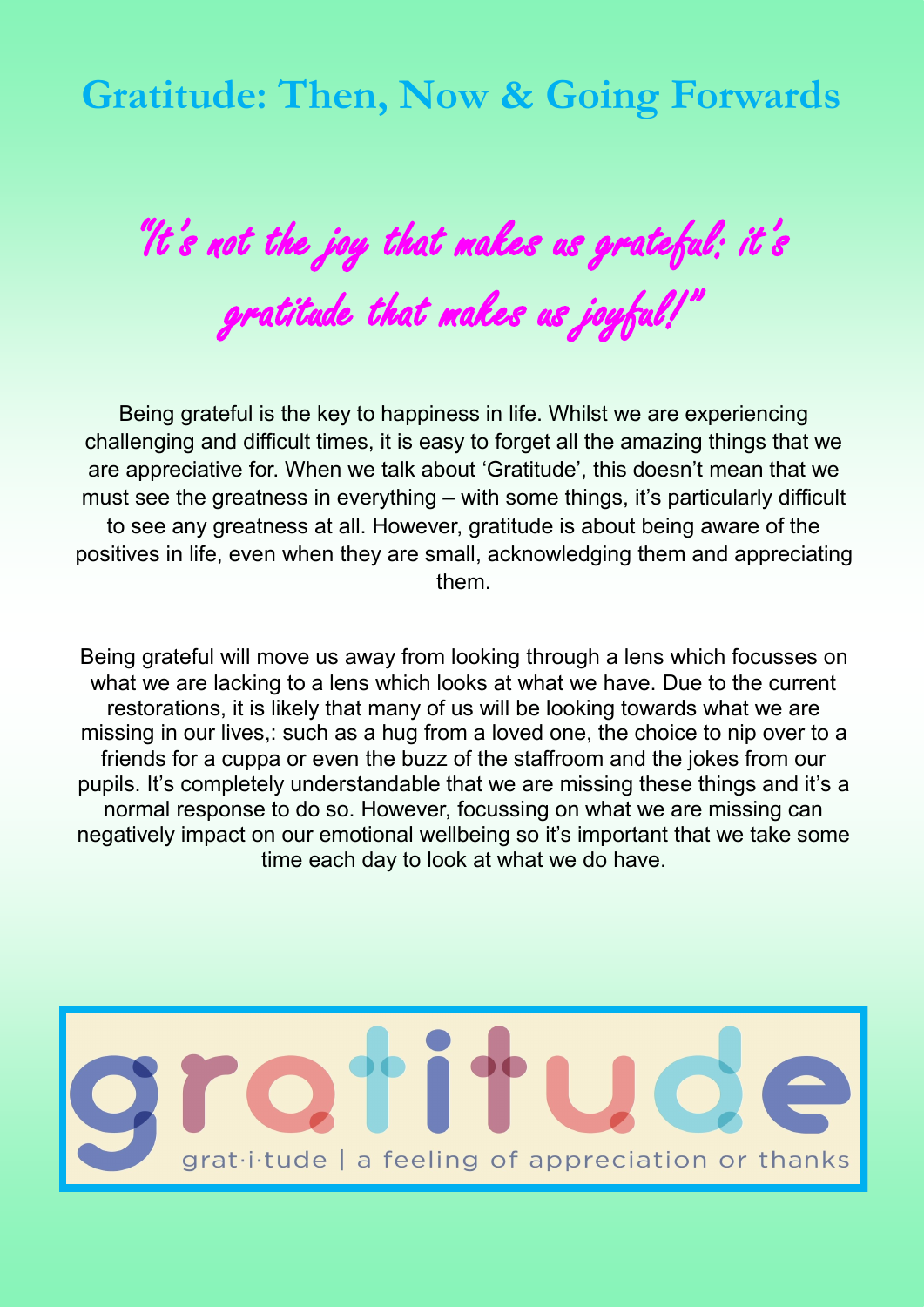#### **Gratitude: Then, Now & Going Forwards**

#### **How to Practice Gratitude:**

Practicing gratitude isn't something you do one day and not the next, it is important to incorporate it into your daily routine so it becomes habitual.

You could start with some self-reflection. At the end of each day, think of three things that you are grateful for. They don't need to be big things, even just your partner making you a brew, a nice biscuit, being sunny for your daily exercise or your children going to bed without complaining.

The more we practice gratitude, the happier and more engaged we are. If you are living with others, you could share what you're grateful for with them and ask them to share their own. Maybe try asking your family '*what are you grateful for today?*' whilst sat together in an evening. Alternatively, you might want to share this with a friend or family member over Zoom.



Sharing our gratitude can help us to feel more resilient and optimistic.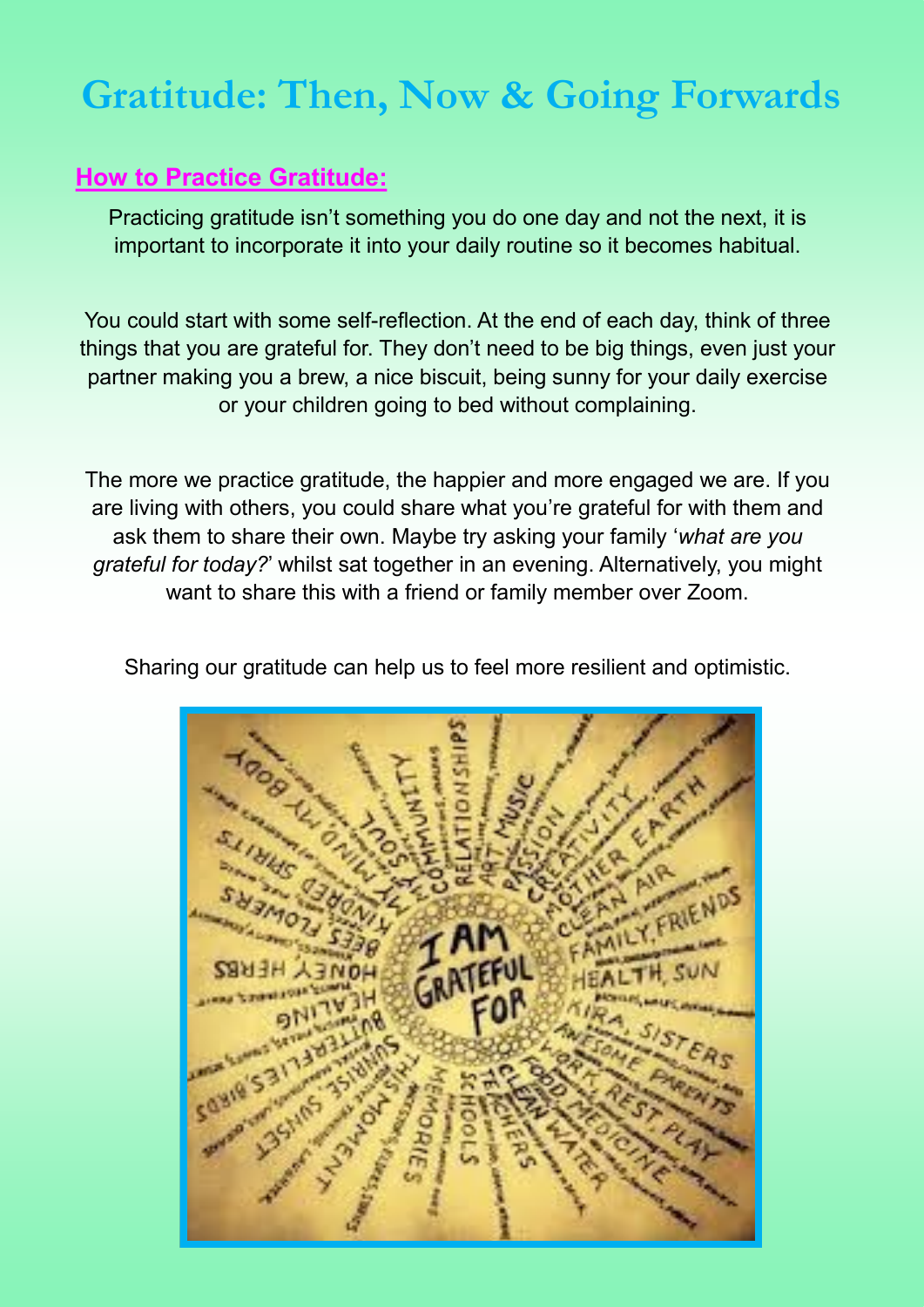



**Resources**





If you want to know more about the benefits of explicitly practicing kindness and gratitude, or for ideas of how to practice them within your family or classroom , please check these out:

Twinkl has produced **[Daily Kind Acts ideas](https://www.twinkl.co.uk/resource/daily-kind-act-ideas-t-lf-2548974)** for primary-aged children as well as a PowerPoint **[lesson for Kindness week](https://www.twinkl.co.uk/resource/t-t-2545863-kindness-week-powerpoint)** amongst other resources.

The Anna Freud Centre has produced a **[7 day Acts of Kindness Calendar](https://mentallyhealthyschools.org.uk/resources/seven-days-of-kindness-calendar/)** which encourages individuals to partake in two acts of kindness for others, and act of kindness to themselves for self-care

**[20 Acts of Kindness for children](https://inspirekindness.com/blog/kindness-ideas-kids-covid19-coronavirus)** during Covid-19

**[Virtual Kindness Cup](https://www.place2be.org.uk/about-us/news-and-blogs/2020/may/award-a-kindness-cup-for-mental-health-awareness-week/)** resources from Place2Be

TED Talk: **[How one act of kindness a day can change your life](https://www.ted.com/talks/mark_kelly_how_one_act_of_kindness_a_day_can_change_your_life)**

Positive Psychology: **[40 Kindness Activities](https://positivepsychology.com/kindness-activities-empathy-worksheets/)**

Edutopia's guide to **[Getting started with gratitude in you classroom](https://www.edutopia.org/blog/gratitude-powerful-tool-for-classroom-owen-griffith)**

Positive Psychology: **[How to Start a Gratitude Journal](https://positivepsychology.com/gratitude-journal/)**—this has a collection of templates, ideas and apps as well as explaining how a gratitude journal can have a positive impact.

**[Sunshine Parenting blog:](https://sunshine-parenting.com/a-grateful-family-is-a-happy-family-5-practices/)** this is an American site and references Thanksgiving but has some really lovely and simple to implement ideas for families at home.

**[Seven Ways to Foster Gratitude in Kids](https://greatergood.berkeley.edu/article/item/seven_ways_to_foster_gratitude_in_kids)** an American article exploring the power of gratitude and how we can encourage it with children of all ages.